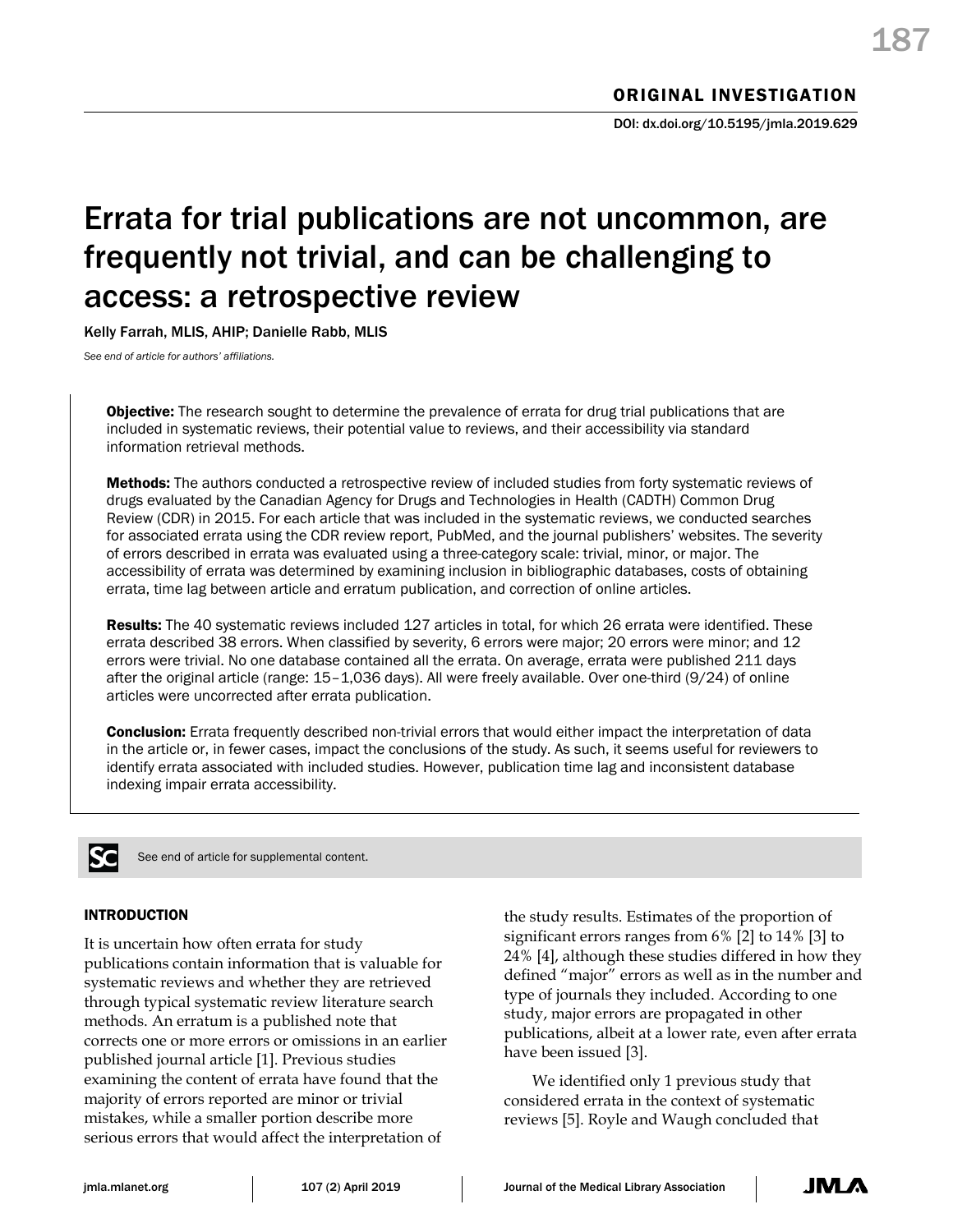although only 5% of the errata in their study contained information that could change the conclusions of a meta-analysis, most errata would be useful for reviewers in order to facilitate their analyses of the articles' data [5]. Because their sample consisted of 100 randomized controlled trials already known to have errata, not trials drawn from systematic reviews, the authors were unable to determine the prevalence of errata associated with studies that are included in systematic reviews. A further limitation to that study is that it relied on a single bibliographic database to identify errata.

There is little research on the identification and retrieval of errata. The Cochrane Handbook discusses searching for errata when updating a systematic review in section 6.4.10, "Identifying fraudulent studies, other retracted publications, errata and comments" [6]. It recommends searching for the most recent MEDLINE citation for all included studies in the earlier review to identify errata that may have been subsequently published [6]. MEDLINE and other biomedical databases can either index published errata as separate database records, link the separate erratum record to the original article record, update the original article record to note that an erratum has been issued, or take a combination of these actions. However, indexing of errata may not be complete [4]. For example, in order for an erratum to be included in MEDLINE, "the erratum must appear on a numbered page in an issue of the journal that published the original article" [1]. Further, the National Library of Medicine (NLM) does not assign Medical Subject Heading (MeSH) terms in MEDLINE to errata records [1], which could make them more challenging to identify.

The objectives of this study were: (1) to estimate the frequency of errata for drug trial publications that are included in systematic reviews conducted by the Canadian Agency for Drugs and Technologies in Health (CADTH) Common Drug Review (CDR), (2) to evaluate the errata's potential impact on reviews by rating the severity of errors they describe, and (3) to determine whether errata are accessible to reviewers through standard systematic review searching methods.

## **METHODS**

#### Systematic reviews and included studies

The authors conducted a retrospective review of the included studies from forty systematic reviews of drugs evaluated by CADTH's CDR in 2015. A full list of the analyzed reviews is provided in the supplemental appendix. For each systematic review, we extracted all unique journal articles from the included studies list.

#### Errata identification

For each unique journal article identified in the reviews' included study lists, we conducted a search for associated errata using three sources:

- 1. Errata identified in the CDR reviews: We scanned the publicly accessible CDR clinical review reports to determine any errata that were identified as part of the review process. The reviews involve a systematic literature search. Additionally, as part of the CDR process, manufacturers are required to identify trials and associated publications for the drug under review, as well as any errata related to these publications.
- 2. PubMed for linked errata: We used variants of author names and publication titles in the PubMed advanced search to identify records for each of the included journal articles. We then scanned the PubMed record for each article to identify information on any associated errata.
- 3. The journal publisher's website: We searched for variants of author names and publication titles in the appropriate journal's website for each article. We scanned these results and the page including the original article to identify information on any associated errata.

For the purposes of this study, we defined an erratum as a published notice correcting an error (or errors) in a previously published journal article [1]. Consistent with NLM, we made no distinction between the terms: errata, corrections, or corrigenda [1]. Accordingly, we included errors regardless of whether they occurred during the publication process or were made by the article authors.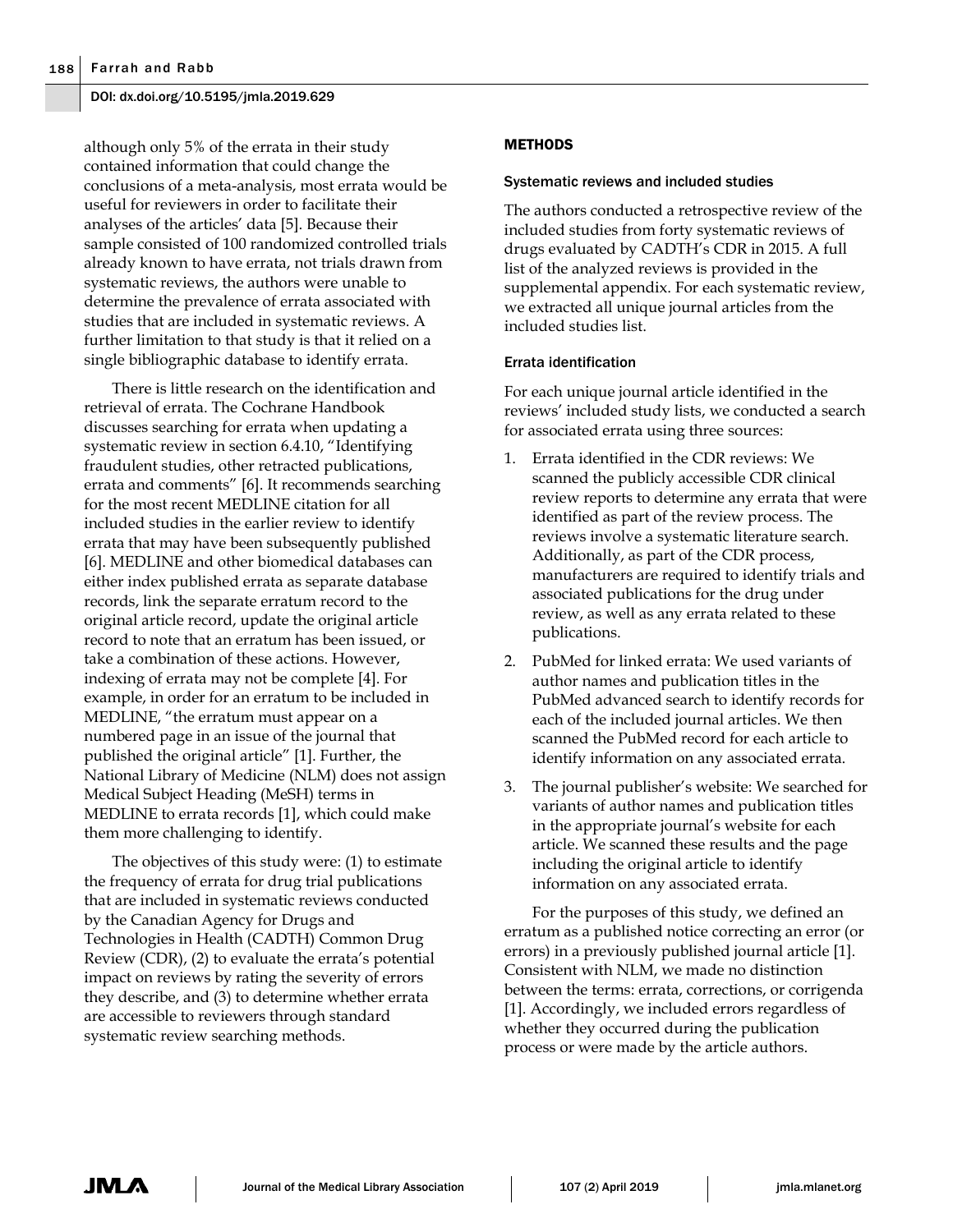# Errata frequency

We determined the frequency of errata for the published articles that were included in the systematic reviews using the total number of errata identified divided by the total number of journal articles on the included study lists.

# Errors and error severity

We tabulated the total number of unique errors in each erratum. One erratum could report on multiple errors. We evaluated the severity of each error using a three-category scale:

- Major: Error impacts the analysis or interpretation of a primary outcome and, subsequently, the conclusions of the study.
- Minor: Error impacts the analysis or interpretation of an outcome of the study but does not impact the conclusions of the study.
- Trivial: Error does not relate to the analysis or interpretation of any study outcomes or conclusions.

Both authors independently rated each erratum, and conflicts were resolved through discussions with a methodologist at CADTH.

# Errata accessibility

We determined the accessibility of errata by examining:

- 1. The inclusion of errata citations in MEDLINE, Embase, the Cochrane Central Register of Controlled Trials (CENTRAL), and Scopus: We searched each database using the specific erratum citation information to identify if errata were indexed as separate records. We also searched each database for the original journal article record to determine if it was updated to note that an erratum had been published.
- 2. The costs of obtaining errata: We determined cost by searching each erratum on the journal publisher's website to see if the full text of the erratum was freely available or if charges applied for obtaining full text.
- 3. The time lag between original article publication and erratum publication: We determined the dates using the journal publisher's website and

selected the earliest identified publication date, including any time available as prepublication.

4. Updating of the original publication: We searched the journal publisher's website to identify if any online versions of the original article had been updated after the publication of the corresponding erratum. If the erratum itself stated that the online version was updated, we did not further verify the online version.

# RESULTS

# Errata frequency

A total of 26 errata were identified for the 127 articles included in the 40 systematic reviews. Of these included articles, 19% (24 out of 127) had an associated erratum (2 articles had 2 separate errata issued).

# Errors and error severity

A total of 38 errors were reported across the 26 errata, giving an average of 1.5 errors per erratum. Of the 38 errors, 6 (15.8%) were classified as major, 20 (52.6%) as minor, and 12 (31.6%) as trivial. Table 1 provides examples of errors in each of these categories.

# Errata accessibility

**Inclusion in databases.** None of the four databases included all twenty-six errata as separate records or updated all original article records to indicate that a corresponding erratum had been published (Table 2). Six errata were not found in any of the four databases and were identified only by searching the publishers' websites. Although one of these errata was included in several databases as a letter, the records gave no indication that the letter contained a correction. Altogether, the six unindexed errata described seven errors: two major and five minor.

Embase and Scopus included the highest number of separate records for errata themselves (19/26). MEDLINE was the only database that frequently updated original records to note that an erratum was issued (18/26). Few of the errata (5/26) had separate records in MEDLINE; however, MEDLINE only began including errata as separate records in 2015 [7].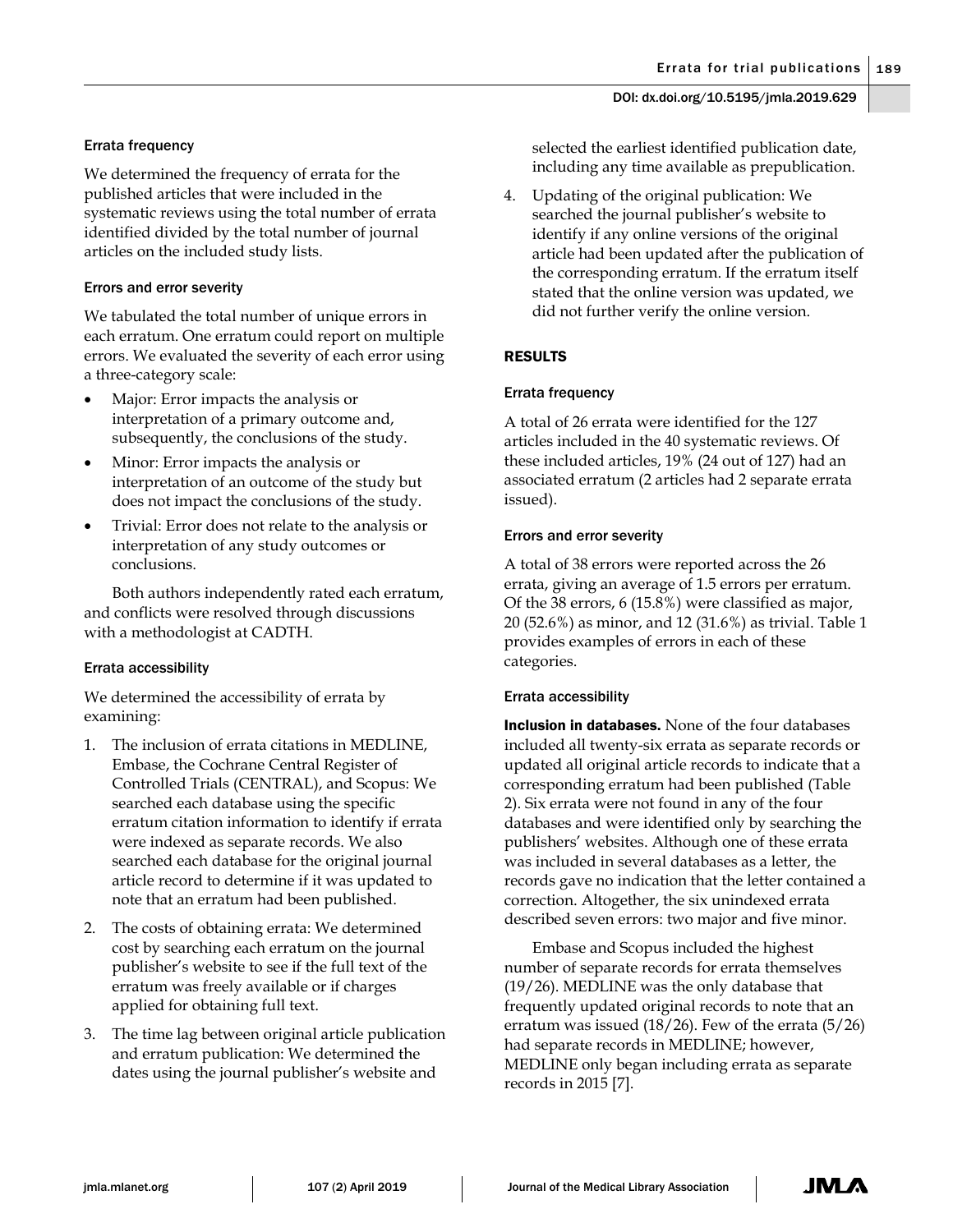| Table 1 Types of errors found and their impact on interpreting study results |  |
|------------------------------------------------------------------------------|--|
|------------------------------------------------------------------------------|--|

| Error type                                                                                                                 | <b>Examples</b>                                                                                                                        | Potential impact on review                                                                                    |  |
|----------------------------------------------------------------------------------------------------------------------------|----------------------------------------------------------------------------------------------------------------------------------------|---------------------------------------------------------------------------------------------------------------|--|
| Major                                                                                                                      |                                                                                                                                        |                                                                                                               |  |
| Error impacts the analysis or<br>interpretation of a primary outcome<br>and, subsequently, the conclusions of<br>the study | Incorrect interpretation of the primary<br>outcome for one dosage (reported as<br>significant when improvement was not<br>significant) | Would impact the conclusion about<br>the drug's effect                                                        |  |
|                                                                                                                            | Table of severe adverse events<br>displayed instead of serious adverse<br>events                                                       | Would affect the interpretation of<br>adverse effects and the conclusion of<br>drug's risk-benefit evaluation |  |
|                                                                                                                            | Study length reported as 158 weeks<br>instead of 216 weeks                                                                             | Would impact the conclusion about<br>the drug's effect                                                        |  |
| Minor                                                                                                                      |                                                                                                                                        |                                                                                                               |  |
| Error impacts the analysis or<br>interpretation of a study outcome but<br>does not impact the conclusions of the<br>study  | Standard errors reported as standard<br>deviations for secondary outcome                                                               | Would lead to an error in the<br>confidence interval calculation                                              |  |
|                                                                                                                            | Incorrect $p$ value reported: 0.0001<br>instead of 0.001                                                                               | Would impact interpretation of the<br>results, although the conclusions<br>would remain unchanged             |  |
| Trivial                                                                                                                    |                                                                                                                                        |                                                                                                               |  |
| Error does not relate to analysis or<br>interpretation of any study outcomes<br>or conclusions                             | Misspelling in author name or affiliation                                                                                              | None                                                                                                          |  |

### Table 2 Database accessibility of errata

|                                                                     | <b>MEDLINE</b>    | Embase         | <b>CENTRAL</b> | <b>Scopus</b>  |  |  |
|---------------------------------------------------------------------|-------------------|----------------|----------------|----------------|--|--|
| Separate record for errata included in database                     |                   |                |                |                |  |  |
| Number of errata records                                            | 5                 | 19             | 6              | 19             |  |  |
| Updated original records in database to note errata                 |                   |                |                |                |  |  |
| Number of original records<br>modified                              | 18                | 0              |                | $\Omega$       |  |  |
| Number of either unique errata records or modified original records |                   |                |                |                |  |  |
| Total database accessibility                                        | $(69\%)$<br>18/26 | 19/26<br>(73%) | (27%)<br>7/26  | 19/26<br>(73%) |  |  |

CENTRAL=Cochrane Central Register of Controlled Trials.

**Time lag.** On average, errata were published 211 days (median 123 days) after the original article publication. The time lag ranged from 15 days to 1,036 days. The mean time lag for errata correcting a major error was 333 days (median 237 days, n=6) compared to 175 days (median 120 days, n=20) for those including only minor or trivial errors.

Cost of obtaining errata. All errata were freely available.

Updating of online articles. In total, fourteen of the twenty-four unique journal articles had updated online versions that corrected the errors. Nine uncorrected original articles were found on the publishers' websites, although all of these did

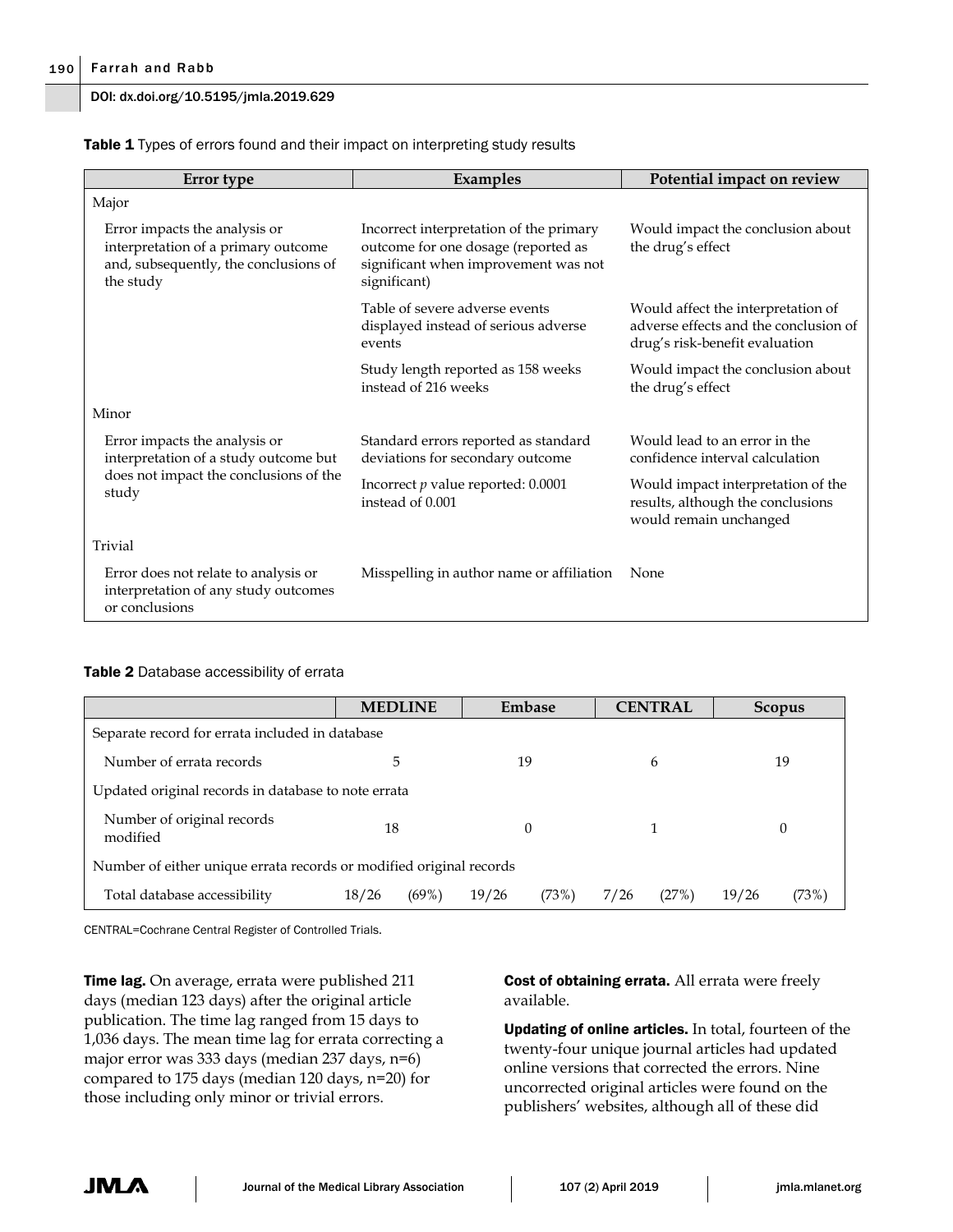provide a link to the erratum on the article web page. In the remaining case, it was unclear as to whether or not the original version was updated as the erratum did not clearly describe the errors.

## **DISCUSSION**

## Errata frequency

Just under 1 in 5 articles included in the systematic reviews studied had associated errata. This errata prevalence was higher than estimates in previous studies: 4% in Molckovsky et al.'s review of oncology journals [3], 4% in Hauptman et al.'s review of general medicine and cardiovascular journals [4], and just under 2% in Castillo et al.'s review of imaging journals [2]. The higher percentage in our sample might be due to differences in the types of articles that were assessed. The researchers in the 3 previous studies hand-searched journals and identified errata for all articles found in these journals [2–4]. Our sample was restricted to studies included in systematic reviews of drug trials, which tend to be randomized controlled trials published in high-impact journals and have many authors. Hauptman et al. found a strong positive association between a journal's impact factor and the rate of errata it issued, as well as a positive correlation between the number of authors an article had and the number of errors found in a variety of article sections [4].

### Severity of errors

The percentage of errors that potentially impacted the conclusions of a study was comparable to the results reported by Molckovsky et al. in 2011 [3] and by Royle and Waugh in 2004 [5]. We found 16% of errors in errata would impact the analysis or interpretation of a study's primary outcome and, subsequently, the conclusions of the study. Similarly, Molckovsky et al. classified 14% (26/190) of errors identified in high-impact oncology journals as "serious" (as opposed to "trivial") [3], while Royle and Waugh reported that 15% of errata might affect either (1) the results of a meta-analysis (5%) or (2) the interpretation of the trial only (10%) [5]. Despite the small percentage that changed the results of a meta-analysis, they concluded that the majority of errata would be still be useful for individuals conducting systematic reviews as "full and accurate data can reduce confusion and save reviewers time" [5].

#### Errata accessibility

Incomplete indexing and a variable time lag between the initial publication of the article and the notice of erratum can complicate the retrieval of errata for systematic reviews. Not all errata were accessible in the four databases that we searched, with six out of twenty-six only found by searching journal publishers' websites. Further, when errata were included as separate records in a database, they frequently had minimal information that would facilitate their retrieval through a literature search (i.e., no subject headings, one-word titles, and no abstracts). Of the databases that were studied, only MEDLINE updated an original article's record to reflect the later publication of an erratum. As a consequence, reviewers might not be aware that an erratum exists when screening records.

There was also a wide range in the amount of lag time between publication of the original article and the erratum publication date—anywhere from 15 to 1,036 days—making it difficult to predict when errata would typically be issued. Further, previous studies have found that time to publication of an erratum was significantly longer for those correcting major errors compared to non-major errors, including Royle and Waugh (mean 7.1 months versus 2.9 months) [5] and Molckovsky et al. (median 8.3 months versus 3.5 months) [3].

One apparent improvement in accessibility since Royle and Waugh's study [5] was that all the errata in the present study were available in full text free of charge, in contrast to their findings in 2004 that 7 out of 15 journals did not provide free access to errata [5]. However, the updating of online versions of articles remained incomplete. As with Hauptman et al. [4], we found it difficult to identify in some cases whether corrections had been made to the online versions of the journal articles after errata had been issued, although we found a higher number had been corrected (58% in the present study versus 49% in Hauptman et al.).

### Limitations

This research was based on a small sample of errata from single-drug systematic reviews, which could limit the generalizability of the results. It is possible that the frequency and timing of errata vary based on the subject matter and impact factor of journals. We did not evaluate whether the major errors that were identified would have altered the conclusions

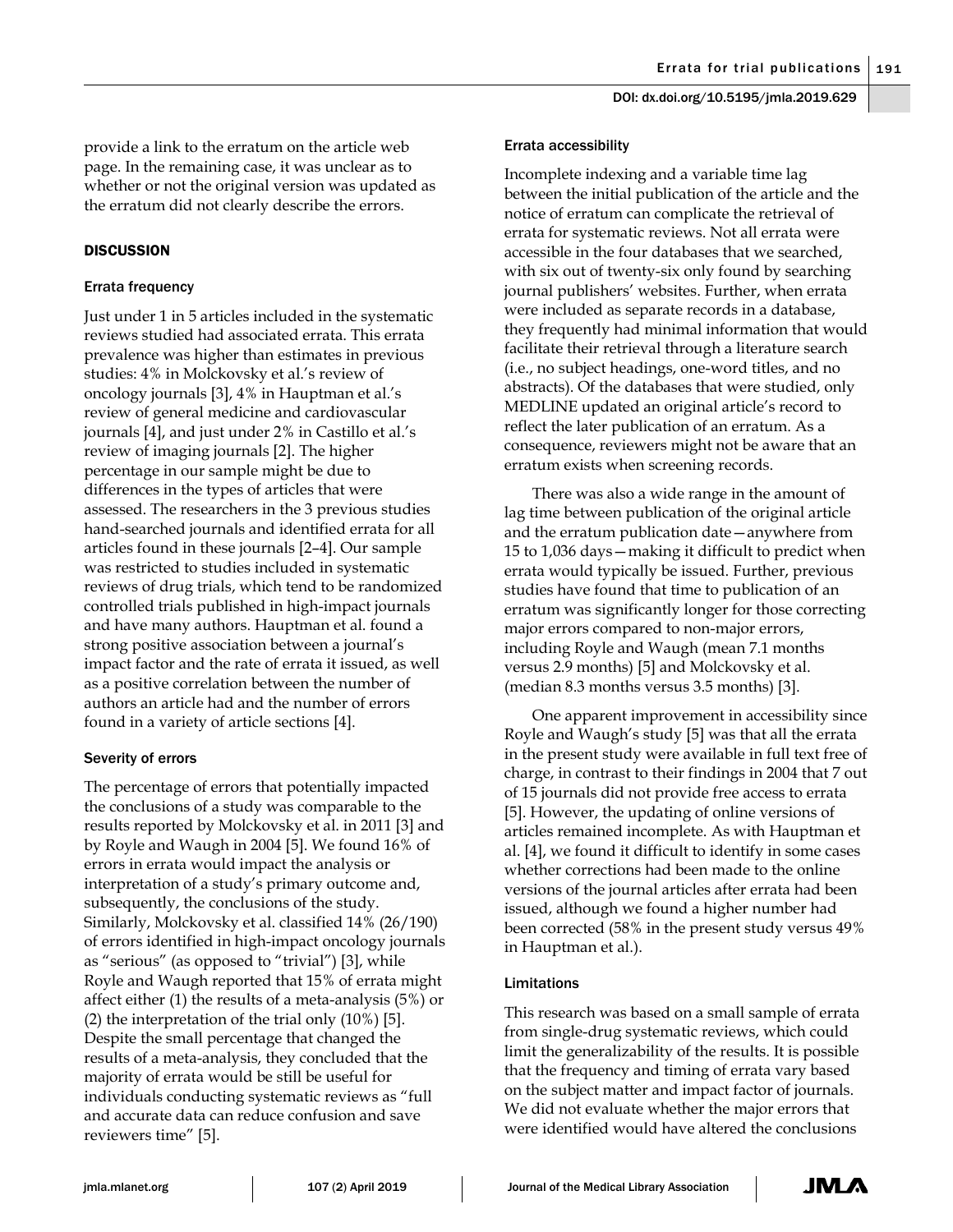of the systematic reviews, only whether they would affect conclusions of the original articles. Future research should prospectively evaluate whether errata are retrieved in systematic search results and whether errata records are retrieved in search alerts.

## Implications for practice

Given our findings, evidence from previous studies, and our own experiences as information specialists, we present the following recommendations for searchers, journal publishers, and database producers to improve identification and retrieval of errata.

**Suggestions for searchers.** Those conducting systematic searches are advised to check their bibliographic software settings to confirm that errata information from database records are importing correctly and displaying prominently in citation management software or screening software. For example, in PubMed, the erratum information is contained in a record's EIN field. Once they have uploaded information into a citation software program, searchers should check how it is displayed for reviewers who are screening titles and abstracts. If this information imports into an area hidden from the reviewers who are screening articles, evidence of the existence of errata can be lost. Further, errata with separate database records may appear to be duplicates of the original article records.

When updating systematic reviews, searchers should follow the guidelines in the Cochrane Handbook [6] for locating errata. Also, searching for errata after the completion of a systematic literature search may be warranted to identify all errata associated with included studies.

Suggestions for journal publishers. Despite being freely available, it still takes time and effort to locate the full text of errata through journal publishers' websites. Frequently, no indication is given in the database record as to the nature of the error. Given that many errors are minor or trivial, reviewers could be discouraged from the effort to seek out errata [4]. As such, we suggest that journal publishers provide descriptive titles for errata, which indicate the nature of the errors, and avoid simple one-word titles such as "erratum" or "correction." In particular, journal publishers should consider flagging major errors. We concur with Hauptman et al. who suggested that editors could rate severity of errors to increase awareness of

serious mistakes [4]. To reduce the circulation of uncorrected versions of the article, we recommend that the online versions of articles be updated when an erratum is issued, in addition to a note indicating that a correction has been made. Furthermore, in the full text of the erratum itself, the original and corrected version of the text should be clearly stated; a simple statement of "changes were made" should be avoided.

Suggestions for database producers. Ideally, databases should update the original article record with the erratum information, as well as index a separate record for the erratum itself. Updating the original record would be the more useful of the two, since it keeps the article information and erratum information connected in one place. However, separate records for the errata can also be useful, as they can come up in search alerts, whereas updates to the original article record might not. Furthermore, separate records allow easier citation of errata.

Perhaps the most helpful change that databases could make would be to include the full text or first paragraph of errata in the abstract field. Doing so would save reviewers the time of tracking down the full text and would immediately indicate the nature of the error. This change could be practical given that most errata are fairly short and freely available. Databases should also flag major errors when the errors occur in the abstracts of journal articles and update the abstracts as necessary.

# **CONCLUSION**

Almost 1 in 5 articles included in the systematic reviews on drugs had an associated erratum. While about a third of errors were considered trivial, more than half of errors were minor ones that could create confusion in interpreting the study data without impacting the conclusions of the study. A smaller portion (16%) were major errors that could affect interpretation of the study's conclusions. As such, it would be useful to retrieve all associated errata related to articles that are included in a systematic review. Although all errata were freely available, the retrieval of errata is hindered by incomplete inclusion in bibliographic databases, inconsistent updating of the original online version of the article on publishers' websites, and variable time lags between publication of the original article and of the erratum. Consequently, errata are not fully